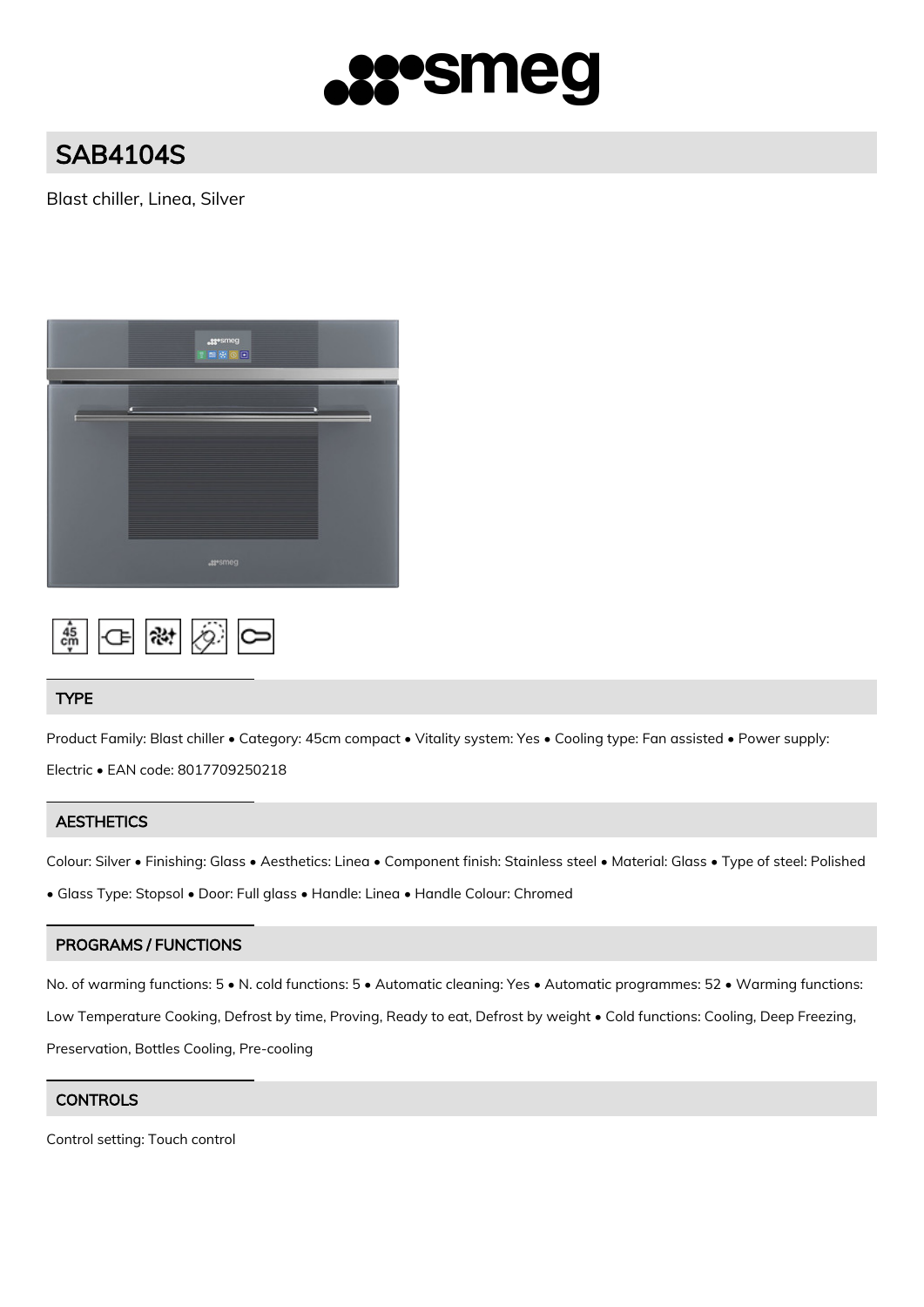#### **OPTIONS**

Door open alarm: Yes • Minute minder: Electronic • Timer: 1 • Tones: Standard • Showroom demo option: Yes • History: Yes, the last 10 functions utilised • Controls Lock / Child Safety: Yes • Cooking with probe thermometer: Yes • Cooling with probe: Yes • Other options: Clock settings, Demo Mode, Child lock, Language setting, Digital clock display, Tones

# TECHNICAL FEATURES

Net volume: 38,5 l • Type of compressor: Standard • Noise level: 48 dB(A) • Temperature control: Electronic • Minimum Temperature: -35 °C • Maximum temperature: 75 °C • Cavity material: Stainless steel • Shelf positions: 3 • Shelves type: Metal racks • Display / Clock: TFT graphic, colour touch screen • No. of lights: 1 • Light type: Halogen • Light power: 20 W • Light when door is opened: Yes • Door opening type: Standard opening • Safety Thermostat: Yes • Heating suspended when door is opened: Yes • Upper heating element - Power: 250 W • Dimensions of the product (mm): 450x597x548

#### ELECTRICAL CONNECTION

Voltage: 220-240 V • Nominal power (W): 270 W • Frequency (Hz): 50 Hz • Power supply cable length: 200 cm

### LOGISTIC INFORMATION

Width (mm): 597 mm • Depth (mm): 548 mm • Net weight (kg): 40.000 kg • Gross weight (kg): 45.000 kg • Product Height (mm): 450 mm

#### ACCESSORIES INCLUDED

Bottle rack grid: 1Grid with back stop: 1Temperature probe: YesOther: Microfiber cloth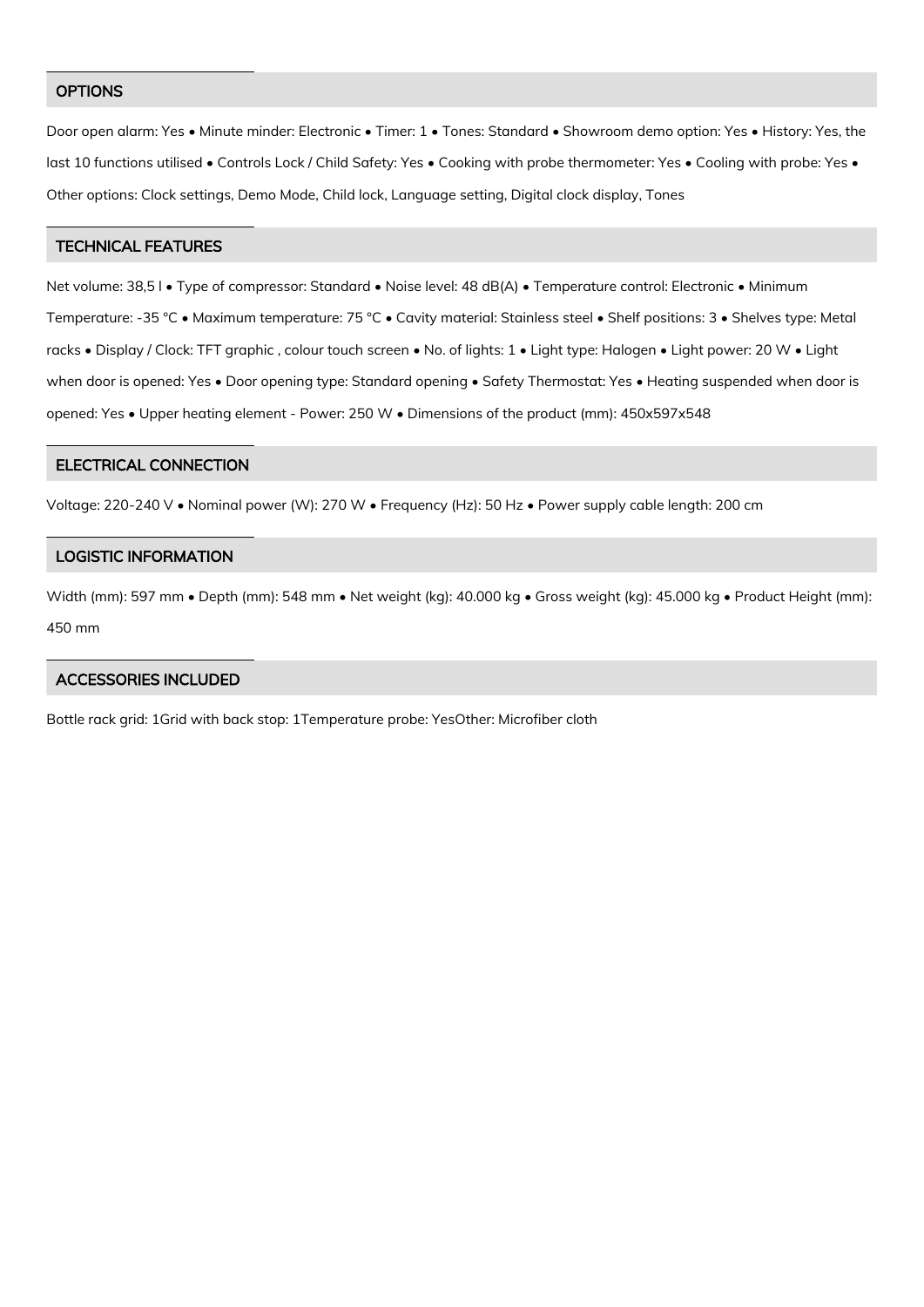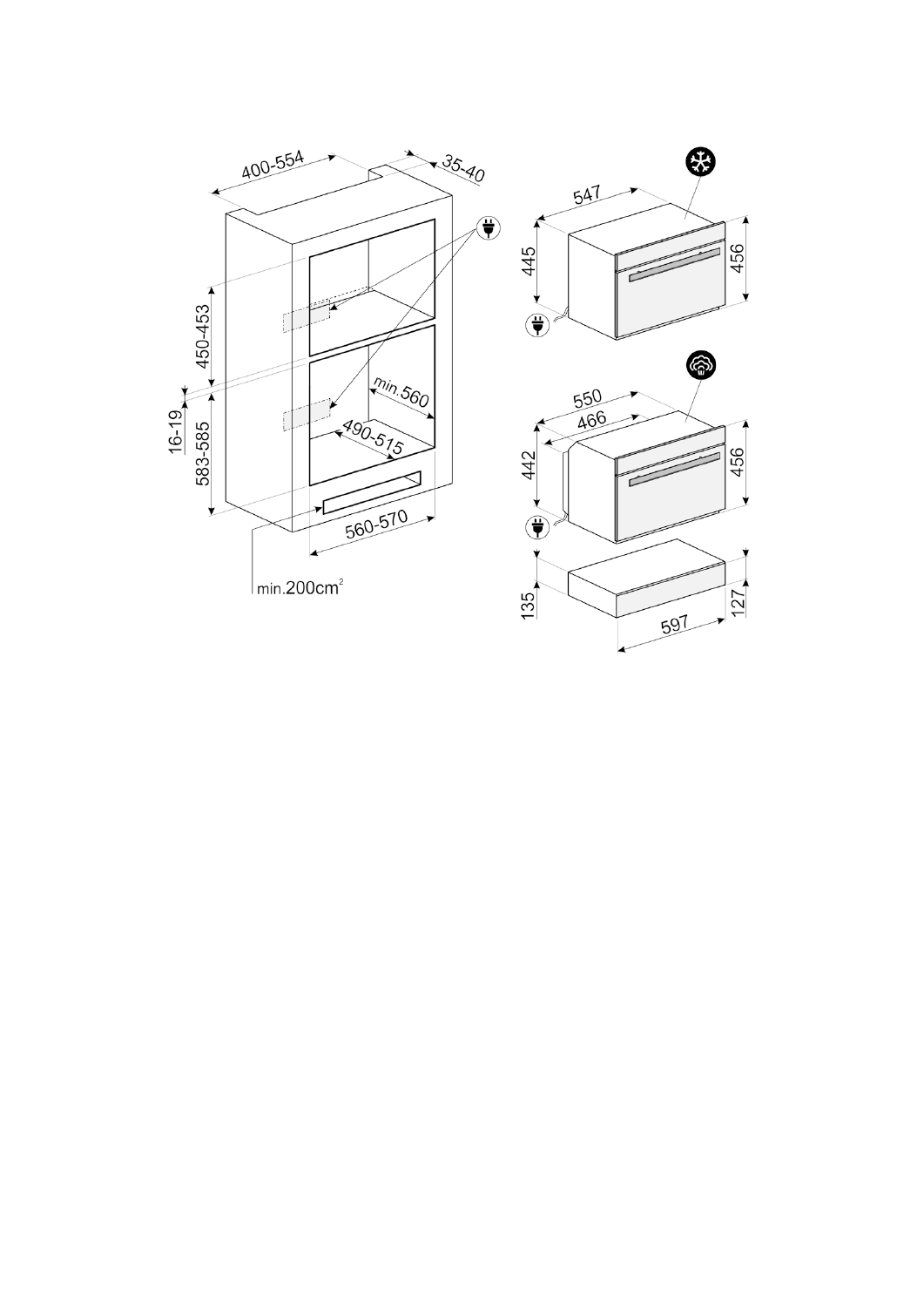